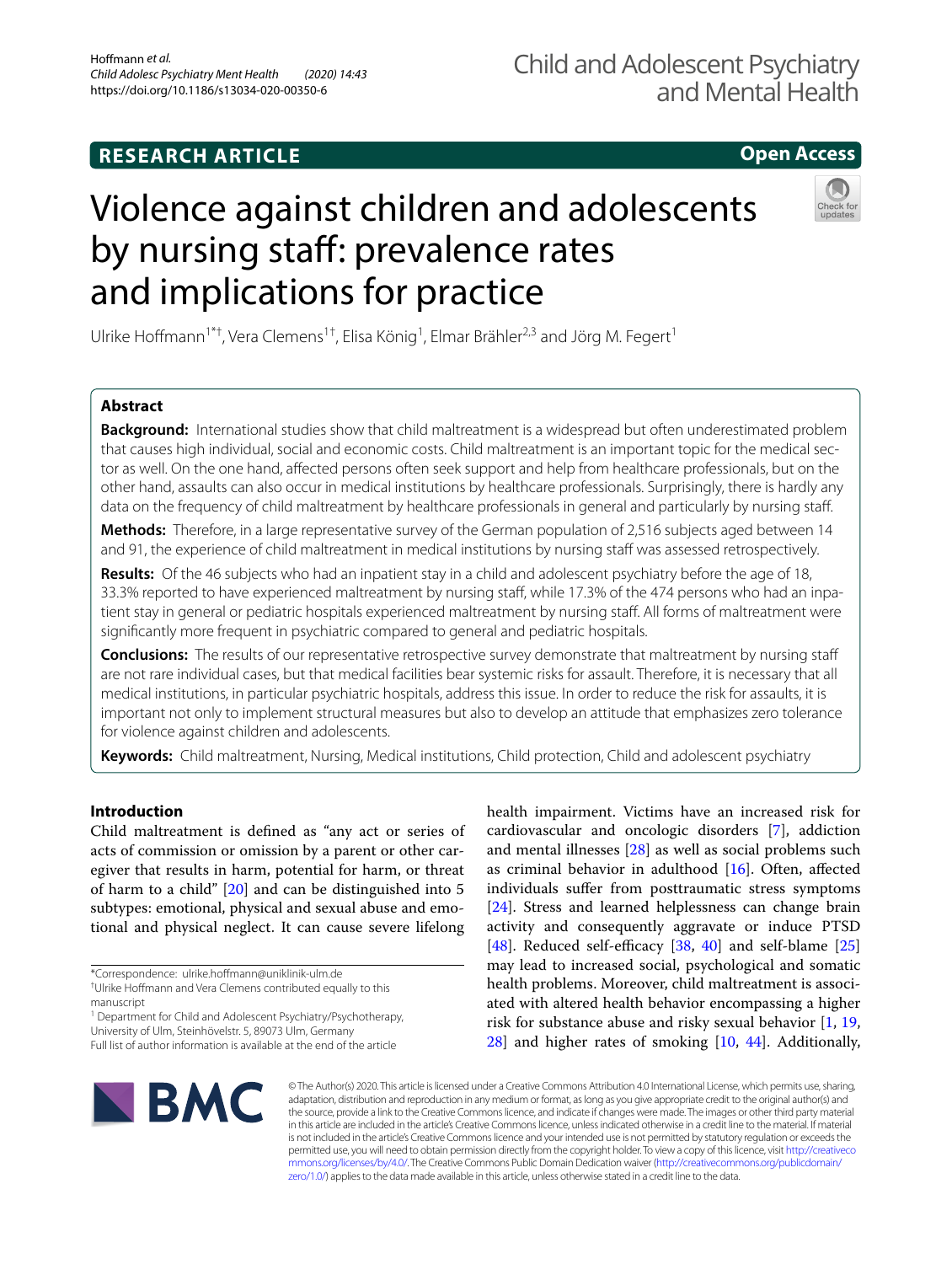biologic mechanisms, such as a dysregulation of the hypothalamic-pituitary-adrenocortical (HPA) axis, a major stress response of the human body [\[5\]](#page-9-3) and chronic infammatory processes [\[2](#page-9-4)] are discussed to be involved in the pathomechanism mediating childhood maltreatment and later health problems.

The negative consequences for the individual are reflected in economic follow-up costs borne by society: in Germany, the annual maltreatment follow-up costs amount to a margin of 11 to 30 billion Euro [[17\]](#page-10-9), in the US to 124 billion US-Dollar [[23\]](#page-10-10).

Child maltreatment can occur in diferent contexts, e.g. in families or—what people might be less aware of—in institutions. Coercive measures in youth residential care were shown to lead to increased aggression, decreased trust and coercive cycles of interaction between group workers and youths [[9\]](#page-9-5). However, there is a lack of data regarding the health sector. In medical institutions, nursing staf engage in various situations with a particular risk for maltreatment such as physical examinations, personal hygiene and other care measures. For the psychiatric sector, the conduction of coercive measures has to be considered additionally. The classification of coercive measures in the context of maltreatment is complex. On the one hand, these can be carried out as medically unnecessary and thus unjustifed measures, on the other hand it is possible that they are medically necessary but are perceived as violence by the patients.

Summing up there is a wide range of possible situations in which violence by nursing staff can occur, ranging from not respecting privacy of patients to intentional killings of patients. The latter are presumably rare cases, but are often widely discussed in the public, e.g. [[22](#page-10-11), [36\]](#page-10-12).

Hardly any study focuses on violence by nursing staf in medical institutions. The few existing studies concerning violence by nursing staff in the medical field mainly deal with the geriatric care sector [[49\]](#page-11-1). Consulting deputy nurse managers in inpatient facilities, 47% of the respondents stated that they consider conficts, aggression and violence in nursing to be a signifcant problem in inpatient nursing facilities [[11\]](#page-10-13). In a German study almost one third of the consulted nurses reported measures against the will of patients, residents and those in need of care as common [\[50](#page-11-2)].

With a focus on child maltreatment, only few studies assessed prevalence rates of physical violence in diferent kind of institutions [[32,](#page-10-14) [53](#page-11-3)[–55\]](#page-11-4). Witt and colleagues estimated prevalence rates of 28% for physical abuse in institutions—16% by caregivers or other personnel [\[54](#page-11-5), [55](#page-11-4)]. Radford and colleagues estimated rates of 0.1–0.4% for physical violence and rates of 0.3–0.6% for general maltreatment including physical violence, physical neglect and emotional abuse by caregivers in institutions in the U.K. [\[32](#page-10-14)]. Witt et al. reported prevalence rates of sexual abuse in schools of 1.4% [\[52](#page-11-6)].

It is noticeable that the studies show very diferent results, which is probably due to the sample and assessment points. For example, in the U.K. survey, only children living in families were assessed, while in the sample of Witt et al. adults were questioned retrospectively. In the latter sample, people who had lived in institutions during their childhood, where prevalence for maltreatment is higher [[35\]](#page-10-15), were included in the sample and adults up to an older age participated. Furthermore, in the U.K. survey, parents flled out questionnaires for children under the age of 11, probably thereby missing maltreatment experiences of children [\[32](#page-10-14)].

However, both studies did not diferentiate between diferent types of institutions and professionals. In a German population-based analysis, 0.04% of the sample indicated the experience of physical abuse and 0.1% of sexual abuse in hospitals during childhood [[54](#page-11-5), [55\]](#page-11-4), but this study did not assess whether the perpetrators were hospital staff and in which type of hospitals maltreatment occurred.

Focusing on child and adolescent psychiatry, a German study over a period of 6 years indicated that 9.2% of patients experienced coercive measures. Male patients were slightly in the majority, but female patients who were subjected to coercive measures experienced a signifcantly higher number of measures [[14\]](#page-10-16). However, different forms of violence were not assessed in this study. Prevalence numbers like these of course don´t say anything about the necessity and adequacy of the coercive measures employed. But as coercive measures constitute a violation of patients' human rights and are often experienced as such by patients [[4,](#page-9-6) [29](#page-10-17), [43\]](#page-10-18), as they can have serious adverse efects ranging from emotional trauma to severe physical injury [[3,](#page-9-7) [4,](#page-9-6) [26,](#page-10-19) [51](#page-11-7)] and as attitudes towards physical violence, both in society in general and in the institutional context, have changed over time  $[30]$  $[30]$ , eforts are made both in research and clinical practice to identify strategies to reduce coercive measures [\[8](#page-9-8), [15](#page-10-21), [18\]](#page-10-22) and to make the measures more understandable for patients, e.g. by patient information. In the feld of psychiatric care in Germany, this was legally supported by the Psychiatrie-Enquête ("Report on the Situation of Psychiatry in the Federal Republic of Germany") published in 1975. This was the starting point to improve the situation of people with mental illness in institutional care.

Concerning sexual abuse in institutions, there was an intense debate in media and politics in Germany in 2010. The focus was on educational institutions and facilities of the Catholic Church. As consequences, a politically appointed Round Table committee and the position of an Independent Commissioner were established. In a media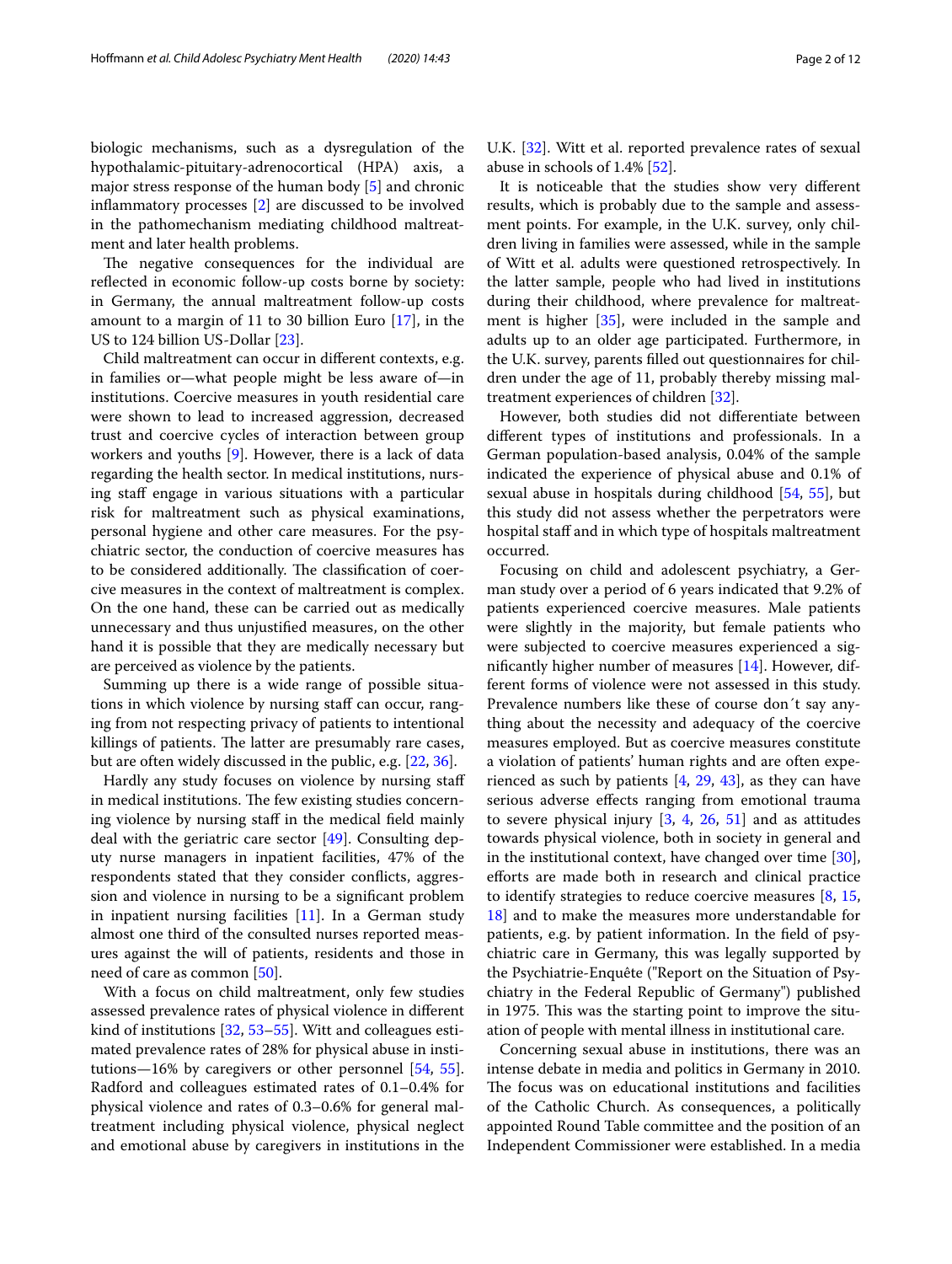campaign, victims of child sexual abuse were requested to report to the Independent Commissioner and to tell their stories. The reports should be used to derive necessary changes in areas such as support and assistance. The accompanying research of the campaign showed that victims had often looked for help from medical professionals such as physicians and therapists. On the other hand, persons also reported that they had experienced sexual assaults by professionals in medical-therapeutic contexts [[33](#page-10-23)]. While the accompanying research provides at least some indications of the frequency and types of sexual assaults by physicians and psychotherapists, there are no corresponding results for assaults by nursing staf. As result of discussions, a number of studies were carried out on the frequency of sexual assaults in institutions. The focus was on educational institutions, the medical sector was hardly considered. This situation of a lack of data has not changed until today. Thus, even though general awareness and research on the topic child maltreatment increases, data regarding maltreatment by staf in the medical feld are scarce [\[31](#page-10-24)].

In the—to the best of our knowledge—frst population-representative study that analyzed the prevalence of child maltreatment by caregivers in several institutions including schools and hospitals, maltreatment specifcally by nursing staff in the clinical setting was assessed. 2.2% of the sample indicated to have experienced physical abuse, 2.1% emotional abuse, 0.2% sexual abuse and 2.6% neglect by nursing staff in medical institutions  $[6]$  $[6]$ . Using the same population-representative dataset than in the study from Clemens et al. [[6\]](#page-9-9), this study takes a detailed look on child maltreatment by nursing staff specifically during inpatient stays in child and adolescent psychiatry. Data are compared to rates in general or pediatric hospitals. As explicated in detail before, this is the frst population-representative study analyzing diferent form of child maltreatment by nursing staf during inpatient

## **Methods and sampling**

stays in diferent clinical settings.

For this study, the above-mentioned model of classifcation of the diferent forms of child abuse defned by the Centers for Disease Control was transferred to the nursing context. According to this adaption, forms of violence in care can be diferentiated into maltreatment by nursing staf (institutional abuse) with the three subtypes (1) physical abuse, (2) emotional abuse and (3) sexual abuse and neglect by nursing staff (institutional neglect) with the two subtypes (1) neglect of nursing measures and (2) inadequate supervision. Subsequently, corresponding items were defned for the diferent subtypes, as no appropriate survey instrument for the specifc context of maltreatment by nursing staff was available. The items on physical violence include the assessment of experienced coercive measures.

To assess the prevalence of child maltreatment in institutions, participants had to answer whether they had inpatient stays in a child and adolescent psychiatry or a pediatric or general hospital before the age of 18 years. If any of these questions was affirmed, following questions concerning the experience of child maltreatment were presented. For all items the option "I don't want to answer this question" was included. The items were assigned to diferent forms of maltreatment and clustered (See Table [1\)](#page-2-0).

Regarding the maltreatment category "neglect", the item "sufficient care" focuses on the perception of the nurse on the child's or adolescent's needs, whereas the item "good care" focuses on the child´s subjective feeling of safety provided by the nurse.

| Items                                                                                                                                                                                              | Form of maltreatment |
|----------------------------------------------------------------------------------------------------------------------------------------------------------------------------------------------------|----------------------|
| During this stay in my childhood/youth                                                                                                                                                             |                      |
| I experienced physical violence<br>in form of beating, rough handling during care measures or the like<br>in form of coercive measures such as fixation or confinement<br>by a nurse/nurses (m/f). | Physical abuse       |
| I was humiliated, insulted, threatened or intimidated<br>information that I had said in confidence were passed on "behind my back"<br>by a nurse/nurses (m/f).                                     | Emotional abuse      |
| I experienced sexual assaults with penetration<br>l experienced sexual assaults without penetration<br>by a nurse/nurses (m/f).                                                                    | Sexual abuse         |
| I had the feeling the nurse/nurses (m/f)<br>was/were not interested in how I was doing.<br>did not take sufficient care of me.<br>was/were not taking good care of me.                             | Neglect              |

#### <span id="page-2-0"></span>**Table 1 Forms of maltreatment and assigned items**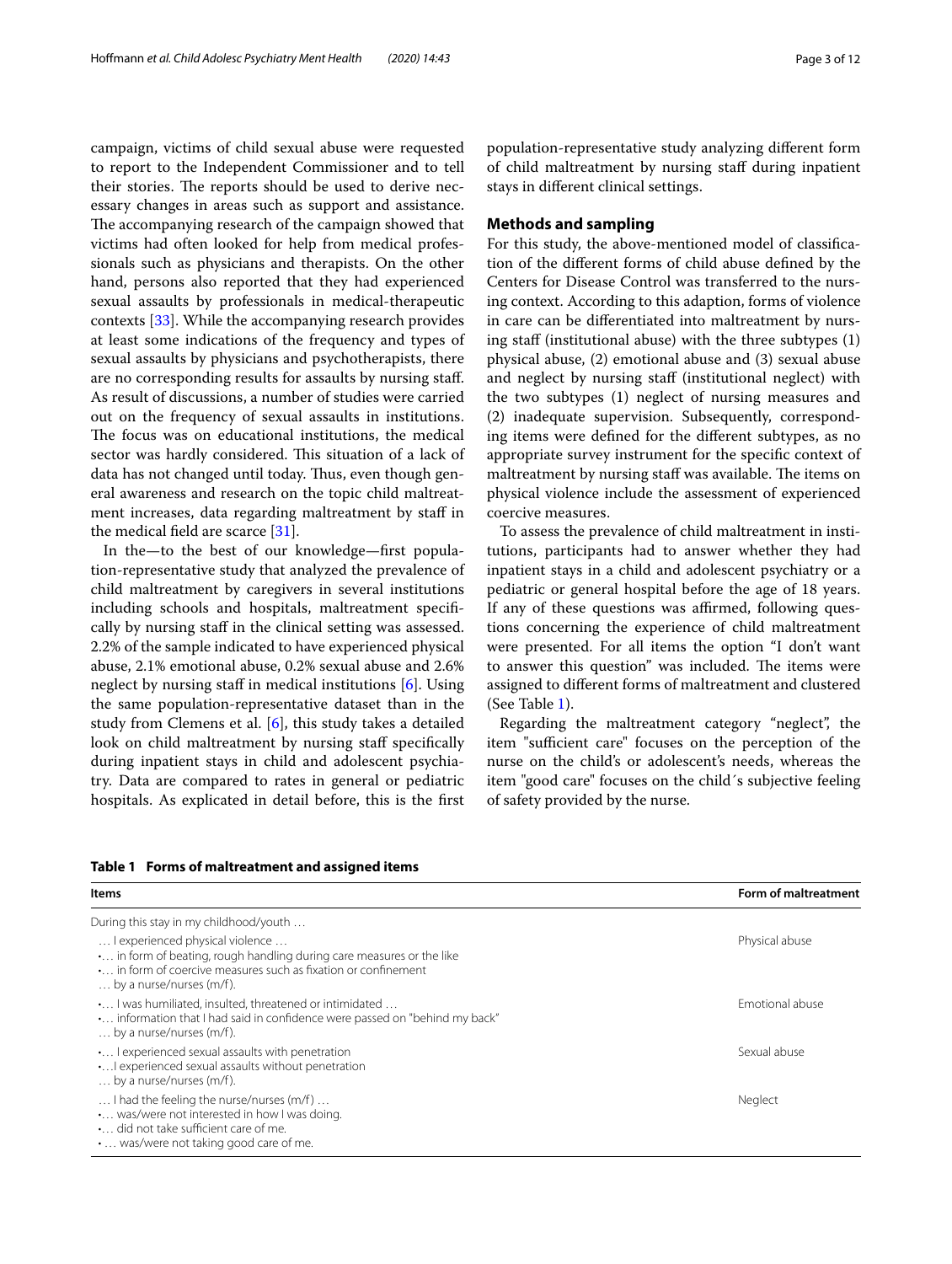The items assessing neglect comprise the valid answers "yes", "no" and "partly", for the other items only "yes" and "no" were offered as options. For binary analyses, "partly" was taken into the "no" group to have a more conservative estimation of neglect, especially because this was a rather vague wording in this category.

A demographic consulting company (USUMA, Berlin, Germany) obtained a representative sample of the German population using a random route procedure. Data collection took place between May and July 2018. A systematic area sampling was used based on the municipal classifcation of the Federal Republic of Germany, covering the entire inhabited area of Germany. Households of every third residence in a randomly chosen street were invited to participate in the study. To select participants in multi-person households a Kish-Selection-Grid was applied. For inclusion, participants had to be at least 14 years of age and have sufficient German language skills. The people were informed before inclusion that we were doing a survey on health. Of 4902 initially contacted households, 2516 persons completed the survey (response rate $=51.32%$ ). The main reasons for nonparticipation were refusal by the selected household to identify the person of target (22.4%, referring to the initial 4902 households), refusal of the target person to participate (12.7%) and failure to contact anyone in the residence after four attempts (13.4%). The resulting sample was representative for the German population above the age of 14 in regard to age and gender.

Individuals who agreed to participate were given information about the study and informed consent was obtained. In the case of minors, participants gave informed assent with informed consent being provided by their caregivers. Participants were told that the study was about psychological health and well-being. Responses were anonymous. In a frst step, socio-demographic information was obtained in an interview-format by the research staff face-to-face according to the demographic standards of the Federal Statistical Office. Then, the researcher handed out a copy of the questionnaire and a sealable envelope. This questionnaire was answered independently due to the sometimes very personal information provided. The researcher remained nearby in case the participants needed further information or left the household based on the participants wishes. Anyhow, the researcher did not interfere with flling out the questionnaire. The completed questionnaires were linked to the respondent's demographic data, but did not contain name, address, or any other identifying information. Socio-demographic questions used for this study were age, gender and inpatient stay in a medical institution before the age of 18 years.

The study was conducted in accordance with the Declaration of Helsinki, and fulflled the ethical guidelines of the International Code of Marketing and Social Research Practice of the International Chamber of Commerce and of the European Society of Opinion and Marketing Research. The study was approved by the Ethics Committee of the Medical Department of the University of Leipzig.

Of the  $N=2516$  participants, 1375 (54.5%) were female, 1144 (45.5%) male. Participants were on average 48.0 years old (SD=17.6, Range 14–91). 85 (3.4%) left school before graduation. 2133 (84.4%) received school graduation as highest academic achievement, 228 (9.1%) an academic degree. 65 (2.6%) of the participants were still attending school. Of the total sample, 46 (4.0%) of the participants reported to have had an inpatient stay in child and adolescent psychiatry and 474 (18.1%) in pediatric or general hospital before the age of 18. These two sub-samples will be in focus for the following analyses.

The characteristics of the sample are presented in Table [2](#page-4-0).

All analyses were conducted using SPSS version 21. Descriptive analyses were performed for prevalence rates. For percentages, only valid numbers were included. Total number of the sample is presented for each analysis. Group comparisons for gender were performed via chi2 -tests or fshers-exact-test depending on the number of observations.

## **Results**

**Child maltreatment by nursing staf in medical institutions** In psychiatric hospitals, the most frequently reported type of child maltreatment was physical abuse, which was stated by 31.7% of the participants who had been in psychiatric hospitals (f 36%; m 25%). While for males, respective 18.8% reported to have experienced beating, rough handling during care measures or the like as well as coercive measures, for females more reported to have experienced coercive measures (28% versus 16%). For pediatric and general hospital, physical abuse was indicated by 8.6% of the respondents; most of them experienced beating rough handling during care measures or the like (6.5%). As with the psychiatric hospitals, male children were more afected by "beating, rough handling during care measures or the like ", female children more by coercive measures.

Emotional abuse was indicated by 23.1% of the participants who have been in psychiatric hospitals (f 20.8%; m 26.7%), and by 9.5% of the participants who have been in pediatric or general hospital (f 9.9%; m 9.0%). The majority affirmed to have been humiliated, insulted, threatened or intimidated by nursing staf.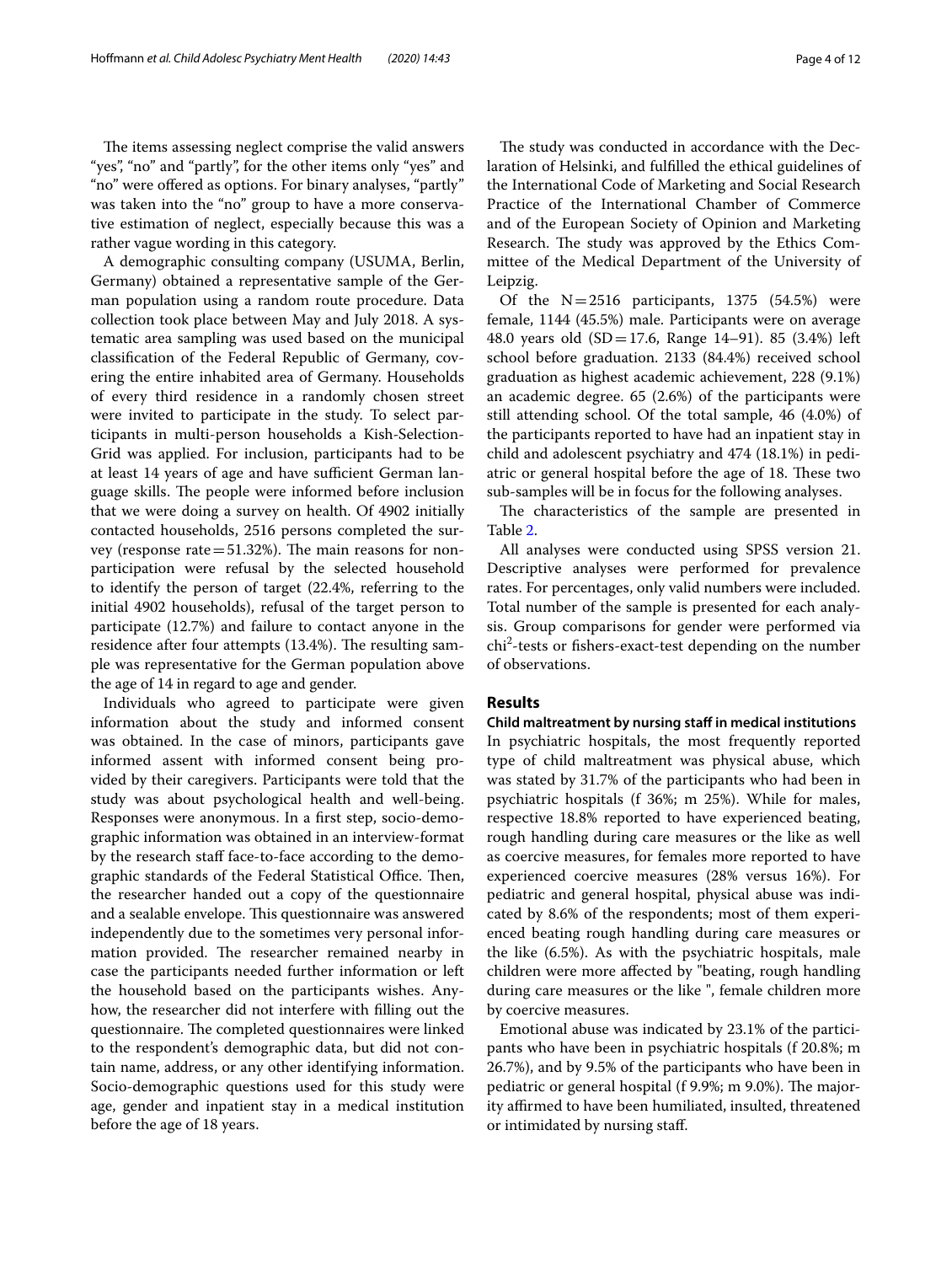|                                     | <b>Total</b> |      | Female    |      | Male      |      |
|-------------------------------------|--------------|------|-----------|------|-----------|------|
|                                     | N            |      | N         | $\%$ | N         | $\%$ |
|                                     | 2516         |      | 1372      | 54.5 | 1144      | 45.5 |
| Age                                 |              |      |           |      |           |      |
| M                                   | 48.03        |      | 48.52     |      | 47.43     |      |
| <b>SD</b>                           | 17.57        |      | 17.42     |      | 17.73     |      |
| Range                               | $14 - 91$    |      | $14 - 91$ |      | $14 - 89$ |      |
| Educational level N (%)             | N            | $\%$ | N         | $\%$ | N         | $\%$ |
| Left school before graduation       | 85           | 3.4  | 48        | 3.5  | 37        | 3.2  |
| School graduation                   | 2133         | 84.8 | 1186      | 86.4 | 947       | 82.8 |
| Academic degree                     | 228          | 9.1  | 111       | 8.1  | 117       | 10.2 |
| Attending school                    | 65           | 2.6  | 25        | 1.8  | 40        | 3.5  |
| Inpatient stay before the age of 18 | N            | $\%$ | N         | $\%$ | N         | $\%$ |
| Child and adolescent psychiatry     | 46           | 1.8  | 27        | 2.0  | 19        | 1.7  |
| Pediatric or general hospital       | 474          | 18.1 | 278       | 20.3 | 196       | 17.1 |

## <span id="page-4-0"></span>**Table 2 Demographic data of the sample**

Sexual abuse was mentioned by 7.3% of the respondents in child and adolescent psychiatry and 0.7% in pediatric and general hospital. In both types of institutions, male children and adolescents were more frequently afected than female, whereas the diference between the sexes is in psychiatry more distinctive (in psychiatry 12.5% versus 4%, in pediatrics 1.1% versus 0.4%).

22.0% of the respondents who have been in child and adolescent psychiatry and 11.2% of the respondents who have been pediatric and general hospitals reported neglect. Male children and adolescents were more frequently afected than female children (in psychiatry 25% versus 20%, in pediatrics 12% versus 10.7%). The most frequent kind of neglect was the feeling nursing staf did not take sufficient care for both male and female participants.

Comparing the medical institutions, rates for all types for maltreatment were higher in psychiatric hospitals compared to general or pediatric hospitals. The data are presented in Table [3](#page-5-0).

#### **Changes in attitudes towards violence over time**

As described above, the Psychiatrie-Enquête from 1975 has initiated reforms in psychiatric care in Germany, particularly concerning aspects of physical violence and coercive measures. Since the age range of the persons investigated is between 18 and 90 years, it can be assumed that the persons were patients in child and adolescent psychiatry at diferent historical times. As child and adolescent psychiatry mainly addresses patients until the age of 18 and the Psychiatrie-Enquête came into force 1975, the birth year 1957 (1975 subtracted 18) was used as a marker point. Thus, data of test persons who were born before and including 1957 and consequently had their inpatient stay in psychiatry before the Psychiatrie-Enquête were compared to data of test persons who were born from and including 1958 (inpatient stay in psychiatry after the "Psychiatrie-Enquête" came into force). The results suggest that there was a decrease in physical violence. However, the case numbers are too low to draw clear conclusions about the efects of the legal reforms.

All data are given in Table [4.](#page-6-0)

## **Number of experienced maltreatment forms by nursing staf**

The majority of all participants who had inpatient stays in psychiatric hospitals or pediatric/general hospital before the age of 18 experienced no form of maltreatment by nursing staf. As one hypothesis was that coercive measures account for a signifcant proportion of the reported incidences of maltreatment, the rate was calculated with and without consideration of the item assessing coercive measures. Including coercive measures, 66.7% of the participant who have been in a child and adolescent psychiatry and 82.7% of the participants who have been in a pediatric or general hospital before the age of 18 reported to have experienced no form of maltreatment, 69.2% versus 83.3% excluding coercive measures.

In psychiatric hospitals, 7.7% reported to have experienced one form of child maltreatment, 10.3% to have experienced 2 forms and 7.7% 3 or 4 forms, respectively. In pediatric and general hospitals 8.8% reported to have experienced one form of child maltreatment, 4.8% two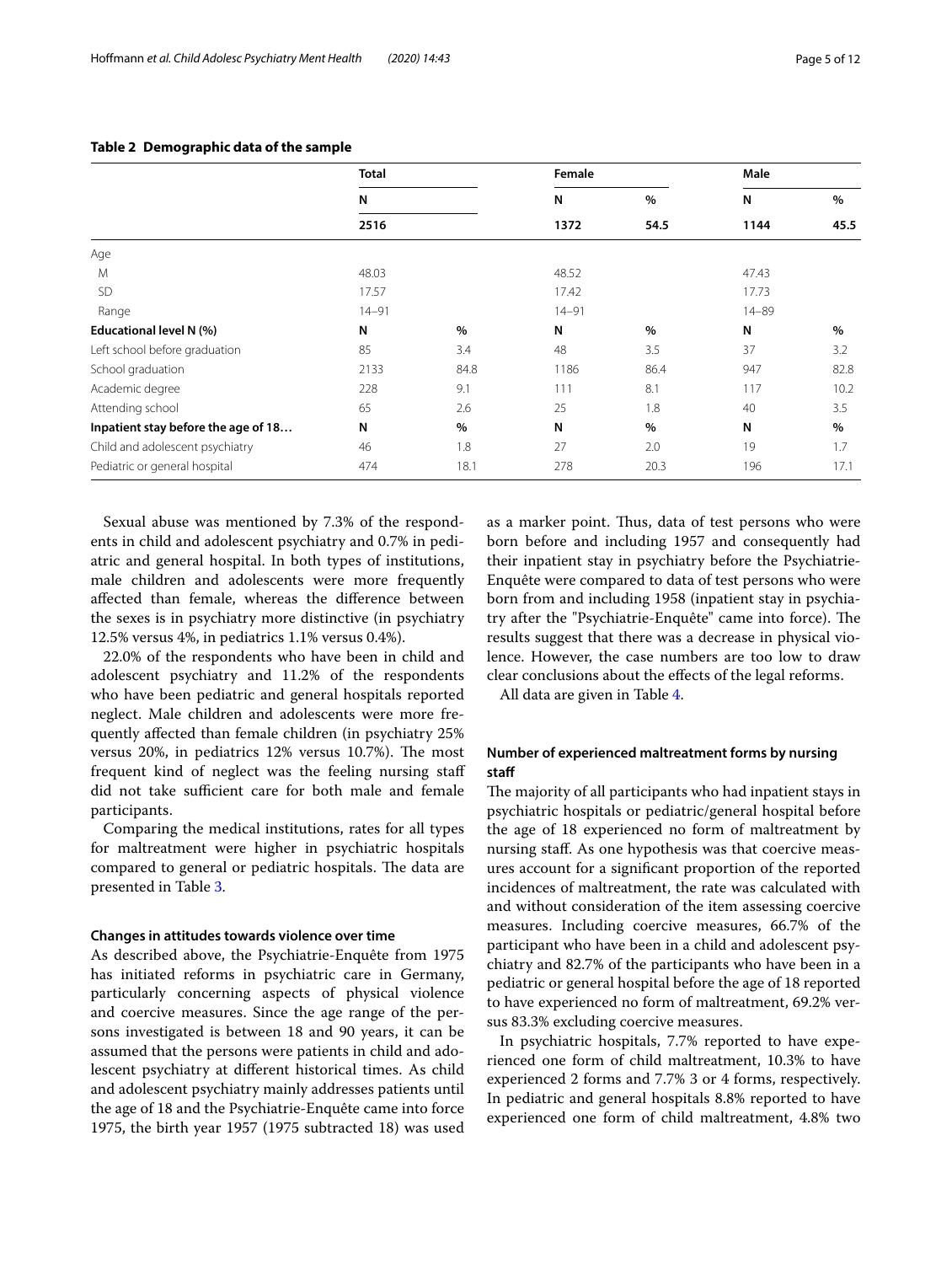<span id="page-5-0"></span>

|                           | C 200 C 200 C 200 C 200 C 200 C 200 C 200 C 200 C 200 C 200 C 200 C 200 C 200 C 200 C 200 C 200 C 200 C 200 C                                                                                                                        |
|---------------------------|--------------------------------------------------------------------------------------------------------------------------------------------------------------------------------------------------------------------------------------|
|                           |                                                                                                                                                                                                                                      |
| rent forms of child abuse | <b>Contact Contact Contact Contact Contact Contact Contact Contact Contact Contact Contact Contact Contact Contact Contact Contact Contact Contact Contact Contact Contact Contact Contact Contact Contact Contact Contact Conta</b> |
|                           |                                                                                                                                                                                                                                      |

| Table 3 Frequencies of different forms of child                              |                   |      | Child and adolescent psychiatry (N = 39-41) |      |                  |            |      | abuse differentiated by type of institutions and sex of the victim |                | Pediatric or general hospitals (N = 459-465) |                  |                  |           |                    |
|------------------------------------------------------------------------------|-------------------|------|---------------------------------------------|------|------------------|------------|------|--------------------------------------------------------------------|----------------|----------------------------------------------|------------------|------------------|-----------|--------------------|
| Types of child maltreatment                                                  | Sex of the victim |      |                                             |      | $Chi^2/$         | Total      |      | Sex of the victim                                                  |                |                                              |                  | $\text{Chi}^2$ / | Total     |                    |
|                                                                              | Female            |      | Male                                        |      | Fishers<br>exact |            |      | Female                                                             |                | Male                                         |                  | Fishers<br>exact |           |                    |
|                                                                              | $\mathbf{r}$      | ళ    | ⊆                                           | శ    |                  | z          | ℅    | ⊂                                                                  | శ              | c                                            | శ                |                  | z         | శ                  |
| Physical abuse                                                               | 9 of 25           | 36.0 | 4 of 16                                     | 25.0 | 0.55             | $13$ of 41 |      | 23 of 273                                                          | 84             | 17 of 192                                    | Q                | 0.03             | 40 of 465 | 8.6                |
| Beating, rough handling during care measures or the like                     | 4 of 25           | 16.0 | 3 of 16                                     | 18.8 | 0.05             | 7 of 41    | 17.1 | 16 of 273                                                          | 5.9            | 14 of 192                                    | 73               | 0.38             | 30 of 465 | 65                 |
| Coercive measures                                                            | 7 of 25           | 28.0 | 3 of 16                                     | 18.8 | 0.45             | $10$ of 41 | 24.4 | 12 of 269                                                          | 4.5            | 6 of 192                                     | $\overline{3}$ . | 0.53             | 18 of 461 |                    |
| Emotional abuse                                                              | 5 of 24           | 20.8 | 4 of 15                                     | 26.7 | 0.18             | 9 of 39    | 23.1 | 27 of 273                                                          | 9.9            | 17 of 189                                    | 9.0              | 0.10             | 44 of 462 | 9.5                |
| Humiliated, insulted, threatened or intimidated                              | 5 of 24           | 20.8 | 4 of 15                                     | 26.7 | 0.18             | $9$ of 39  | 23.1 | 25 of 273                                                          | 9.2            | 15 of 189                                    | 7.9              | 0.21             | 40 of 462 | $\overline{87}$    |
| Passing on information "behind the back" that had been<br>said in confidence | 4 of 24           | 16.7 | 1 of 16                                     | 63   | 0.95             | 5 of 40    | 12.5 | 12 of 268                                                          | 4.5            | $9$ of $191$                                 | 47               | 0.01             | 21 of 459 | 4.6                |
| Sexual abuse                                                                 | of 25             | 4.0  | 2 of 16                                     | 12.5 | 1.04             | $3$ of 41  |      | of 271                                                             | $\overline{0}$ | 2 <sub>0</sub> f190                          |                  | 0.81             | 3 of 461  | $\overline{0}$     |
| Without penetration                                                          | of 25             | 4.0  | $2$ of $16$                                 | 12.5 | 1.04             | 30f41      | 7.3  | $1$ of $271$                                                       | $\overline{0}$ | 2 of 190                                     |                  | 0.81             | 3 of 461  | $\overline{0}$     |
| With penetration                                                             | of 23             | 43   | $2$ of $16$                                 | 12.5 | 0.88             | 3 of 39    | 7.7  | of 273                                                             | 0.4            | 1 of 191                                     | S.O              | 0.07             | 2 of 464  | $\tilde{C}$        |
| Neglect                                                                      | 5 of 25           | 20.0 | 4 of 16                                     | 25.0 | 0.50             | $9$ of 41  | 22.0 | 29 of 272                                                          | 10.7           | 23 of 19 <sup>-</sup>                        | 12.0             | 0.52             | 52 of 463 |                    |
| Not interested in how I was doing                                            | 4 of 25           | 6.0  | 4 of 16                                     | 25.0 | 1.08             | $8$ of 41  | 19.5 | 19 of 272                                                          | 7.0            | 16 of 191                                    | $\frac{4}{3}$    | 3.00             | 35 of 463 | 7.6                |
| Did not take sufficient care                                                 | 3 of 25           | 12.0 | $3$ of $16$                                 | 18.8 | 1.64             | $6$ of 41  | 14,6 | 23 of 272                                                          | 85             | 19 of 19 <sup>-</sup>                        | 9.9              | 2.03             | 42 of 463 | $\overline{\circ}$ |
| Did not take good care                                                       | 3 of 25           | 12.0 | 3 of 16                                     | 18.8 | 0.38             | 6 of 41    | 14.6 | 16 of 272                                                          | 5.9            | 11 of 191                                    | 5.8              | 1.19             | 27 of 463 | 5.8                |
| N Number of valid cases                                                      |                   |      |                                             |      |                  |            |      |                                                                    |                |                                              |                  |                  |           |                    |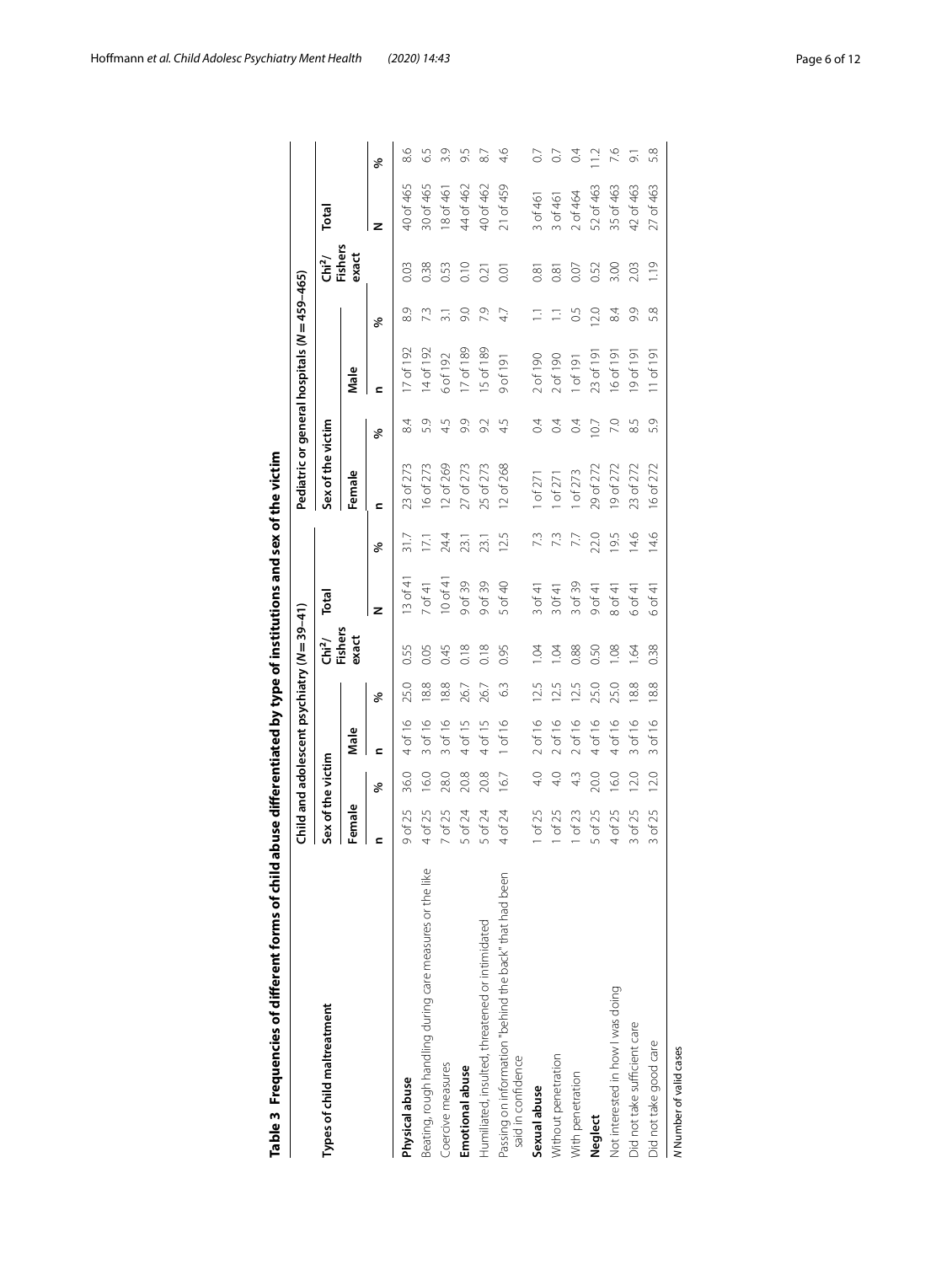## <span id="page-6-0"></span>**Table 4 Frequencies of physical abuse in child and adolescent psychiatry diferentiated by year of birth before/after 19571**

|                                                                | $(N = 41)$                            |                | Child and adolescent psychiatry                        |      |
|----------------------------------------------------------------|---------------------------------------|----------------|--------------------------------------------------------|------|
|                                                                | Year of birth<br>up to and<br>$(N=7)$ | including 1957 | Year of birth<br>from and including<br>$1958 (N = 34)$ |      |
|                                                                | n                                     | $\%$           | n                                                      | $\%$ |
| <b>Physical abuse</b>                                          | $3$ of $7$                            | 42.9           | 10 of 34                                               | 29.4 |
| Beating, rough handling<br>during care measures or<br>the like | $3$ of $7$                            | 42.9           | 4 of 34                                                | 11.8 |
| Coercive measures                                              | $2$ of $7$                            | 28.6           | 8 of 34                                                | 23.5 |

Presented as number of subjects (%). Only valid cases were included. Due to low numbers, no Chi<sup>2</sup> test was performed

 $1$  As child and adolescent psychiatry mainly addresses patients until the age of 18 and the "Psychiatrie-Enquête" came into force 1975, the birth year 1957 (1975 subtracted 18) was used as a marker point for this analysis

forms, 3.3% three forms, and 0.4% to have experienced all four forms of maltreatment.

All data are given in Table [5.](#page-6-1)

## **Sex of the perpetrators**

While in child and adolescent psychiatry, men are more frequently named as perpetrators for all forms of maltreatment, in pediatric and general hospitals, women are more frequently named as perpetrators for all forms of maltreatment except sexual abuse. For sexual abuse in both types of hospitals only male perpetrators are reported.

The data are presented in Table [6](#page-6-2).

## **Discussion**

To the best of our knowledge, this is the frst population representative study that assesses the prevalence of child maltreatment by nursing staf in child and adolescent psychiatry.

## <span id="page-6-1"></span>**Table 5 Number of experienced maltreatment forms by nursing staf**

| Number of experienced |    | Including coercive measures                     |     |                                                |                                                 | <b>Excluding coercive measures</b> |                                                 |      |
|-----------------------|----|-------------------------------------------------|-----|------------------------------------------------|-------------------------------------------------|------------------------------------|-------------------------------------------------|------|
| maltreatment forms    |    | Child and adolescent<br>psychiatry ( $N = 39$ ) |     | Pediatric or general<br>Hospital ( $N = 456$ ) | Child and adolescent<br>psychiatry ( $N = 39$ ) |                                    | Pediatric<br>or general Hospital<br>$(N = 456)$ |      |
|                       | n  | $\%$                                            | n   | $\%$                                           | n                                               | $\%$                               | n                                               | %    |
| 0                     | 26 | 66.7                                            | 377 | 82.7                                           | 27                                              | 69.2                               | 380                                             | 83.3 |
|                       |    | 7.7                                             | 40  | 8.8                                            | 5                                               | 12.8                               | 40                                              | 8.8  |
| 2                     | 4  | 10.3                                            | 22  | 4.8                                            | 3                                               | 7.7                                | 23                                              | 5.0  |
| 3                     |    | 7.7                                             | 15  | 3.3                                            |                                                 | 2.6                                |                                                 | 2.4  |
| 4                     |    | 7.7                                             |     | 0.4                                            | 3                                               | 7.7                                |                                                 | 0.4  |

Presented as number of subjects (%).  $N=$  Number of valid cases

## <span id="page-6-2"></span>**Table 6 Frequencies of diferent forms of child abuse diferentiated by type of institutions and sex of the perpetrators**

| Types of child maltreatment Sex of the perpetrator |                                |                   | Child and adolescent psychiatry | Pediatric or general<br>hospital |       |
|----------------------------------------------------|--------------------------------|-------------------|---------------------------------|----------------------------------|-------|
|                                                    |                                | N                 | $\%$                            | N                                | $\%$  |
| Physical abuse                                     | Male perpetrator(s) involved   | 9 of 12           | 75.0                            | $22$ of $40$                     | 55.0  |
|                                                    | Female perpetrator(s) involved | 7 of 12           | 58.3                            | 27 of 40                         | 67.5  |
| Emotional abuse                                    | Male perpetrator(s) involved   | 6 of 9            | 66.7                            | 17 of 44                         | 38.6  |
|                                                    | Female perpetrator(s) involved | 4 of 9            | 44.4                            | 37 of 44                         | 84.1  |
| Sexual abuse                                       | Male perpetrator(s) involved   | $3$ of $3$        | 100.0                           | $3$ of $3$                       | 100.0 |
|                                                    | Female perpetrator(s) involved | $0$ of $3$        | 0.0                             | $0$ of $3$                       | 0.0   |
| Neglect                                            | Male perpetrator(s) involved   | 7 <sub>of</sub> 9 | 77.8                            | 19 of 52                         | 36.5  |
|                                                    | Female perpetrator(s) involved | $5$ of 9          | 55.6                            | 45 of 52                         | 86.5  |

Presented as number of subjects (%). Only valid cases were included. The category "female perpetrator involved" includes cases where people indicated the gender of perpetrator(s) as "female" or "female and male". The category "male perpetrator involved" includes cases where people indicated the gender of perpetrator(s) as "male" or "female and male"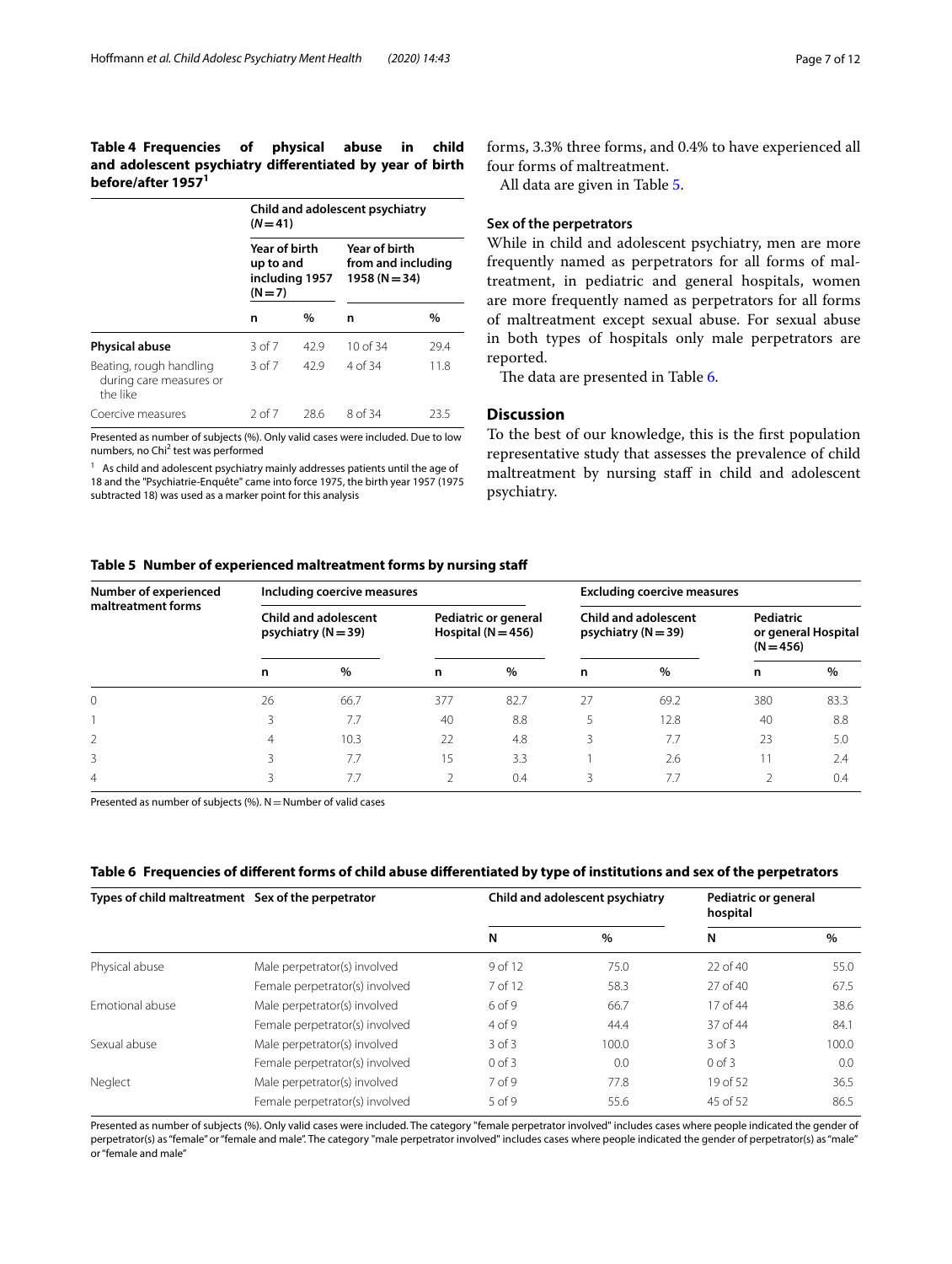Based on retrospective reports from subjects ages 14–91 years, we have found high prevalence rates of all forms of maltreatment by nursing staf during inpatient stays in child and adolescent psychiatry and pediatric or general hospitals before the age of 18. This is particularly important considering the fact that only a small proportion of the respondents had an inpatient stay in childhood and adolescence at all.

Nearly all frequencies measured in this study are higher than those in the above-mentioned studies. According to our results, the most frequent form of child maltreatment by nursing staf is physical abuse, the rarest sexual abuse. These results are only partly consistent with international studies on child maltreatment, where neglect is consistently identifed as the most common form (e.g. US 2004, about  $2/3$  of the cases;  $[46]$  $[46]$ ). This inconsistency could be due to the diferent operationalization of the concept "neglect" in the context of professional nursing compared to the parenting context. In contrast, the operationalization of the other forms of maltreatment are similar for the nursing and parenting context.

Based on our data, there are no signifcant diferences between the proportions of male and female victims, except for sexual abuse. For physical abuse, emotional abuse and neglect our results are consistent with international studies on child maltreatment: The WHO reports in its European Report on Preventing Child Maltreatment that 22.9% of the children are afected by physical abuse and 29.1% by emotional abuse (both sexes equally affected). There are very few studies available for neglect, therefore studies have been included worldwide. Values of 16.3% for physical neglect and 18.4% for emotional neglect were quoted. Again, both sexes are equally afected [[39\]](#page-10-25). For sexual abuse, the WHO study reports more girls than boys as victims, but it comprised sexual abuse in institutions and in family. The fact that the victims of sexual abuse in our sample were more likely to be male matches other reports of sexual abuse in institutions (e.g. Catholic Church), which indicates that boys have a higher risk of becoming victims of sexual abuse in institutions than girls. However, it should be considered that in some of these institutions substantially more or only boys were accommodated  $[34, 41]$  $[34, 41]$  $[34, 41]$  $[34, 41]$ . This also applies to the clinical sector in Germany in varying proportions. In child and adolescent psychiatry, boys are clearly overrepresented in the age group up to 10 years with 73.4%, in the older age groups this shifts to a distribution of approx. 45% boys and 55% girls. In pediatric or general hospitals this constellation (boys approx. 55%, girls approx. 45%) applies to all age groups [\[42](#page-10-28)]. Moreover, the number of participants in our study who reported to have experienced sexual abuse was low, so the validity of our data is limited and more research is needed in this feld.

The rates for all forms of maltreatment and also the risk of being afected by more than one form of child maltreatment by nursing staff were considerably higher in the psychiatric field than in somatic hospitals. There are various possible explanations for this. Often these patients lack support and care from parents or other caregivers and have only few external contacts, so that they fnd themselves in a particularly vulnerable situation and have limited opportunities to complain. Another reason could be, that patients in child and adolescent psychiatry are stigmatized because of their mental disorder and the associated symptoms.

Furthermore, relationships between nursing staff and patient in child and adolescent psychiatry are characterized by a deeper intensity and intimacy  $[27, 45]$  $[27, 45]$  $[27, 45]$ , which can increase the risk of maltreatment. The emotional dependence on the nursing staff is higher than in pediatric and general hospitals, as they are involved, for example, in decisions about participation in social activities or the use of mobile phones. Conceptually, higher emotional dependence could also be a protective factor, but research shows that higher emotional dependence rather results in a higher risk of e.g. sexual abuse as it facilitates typical grooming strategies of the perpetrator [[21\]](#page-10-31).

In Germany, the average length of stay in pediatric hospital is 4.5 days, in child and adolescent psychiatry 34.4 days, so almost 7.6 times higher [[42\]](#page-10-28). As the duration of inpatient stays is considerably longer in psychiatry compared to somatic hospitals, there are more opportunities for assaults in psychiatric hospitals due to the very fact that the patients spent a greater number of days there. In contrast, one could argue, that clinics with longer inpatient stays hold better chances to implement safeguarding measures protecting patients from maltreatment. Although it is true, that lower fuctuation of patients facilitates implementation of safeguarding measures, it also increases potential risky situations and dependency of patients.

The results show that a significant proportion of respondents who had an inpatient stay in child and adolescent psychiatry experienced coercive measures. With 24.4%, the rate was considerably higher than indicated in the study by Fetzer et al. [[14\]](#page-10-16). It is conceivable that medically necessary coercive measures were experienced as violence by the children and adolescents because they were not sufficiently informed about the necessity of the measure or were not able to understand the current medical need due to their disorder. For clinical practice, this means that patients should always be informed about the necessity of coercive measures and the measures should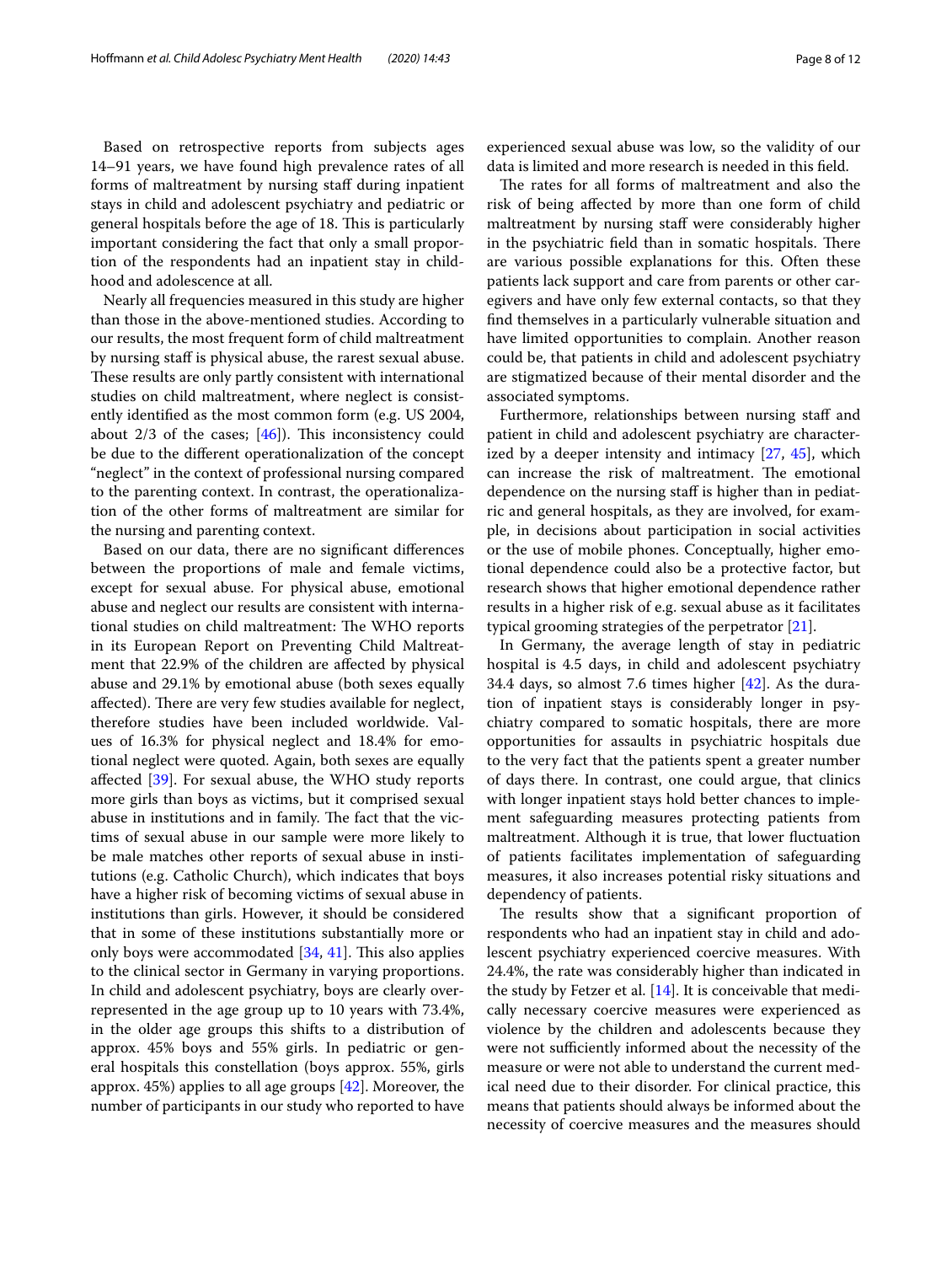be discussed after completion. The aim should be to avoid them if at all possible.

As consequence of this fnding, that there was a high prevalence of experienced coercive measures, we had the hypothesis that a large proportion of the frequencies of physical abuse was due to the exposure to coercive measures. In child and adolescent psychiatry, 33.3% have experienced at least one form of maltreatment, while in pediatric and general hospitals the fgure was 17.1%, without consideration of coercive measures the fgures are 30.8 and 16.4% respectively. Thus, the hypothesis that a high proportion of physical abuse is due to coercive measures was not confrmed. However, recent public debates in Germany about the use of coercive measures show that child and adolescent psychiatric clinics differ signifcantly in their application practice of coercive measures and that there is no standardized approach with regard to the frequency and clinical indications of the use of coercive measures [[12](#page-10-32)].

Our results suggest, that application of coercive measures and physical abuse in general decreased in the course of reforms in psychiatric care initiated by the "Psychiatrie-Enquête", but due to low number of cases, no clear conclusions could be drawn. However, this interpretation is underlined by a previous analysis that included subjects in all assessed kind of hospitals without sub stratifcation for psychiatry, showing that oldest participants reported highest rates of maltreatment [[6\]](#page-9-9).

The evaluation of data on the sex of the perpetrators showed heterogeneous results and should be interpreted with caution, because of the rather small sample size. While in child and adolescent psychiatry the perpetrators were mostly male, apart from neglect, in pediatric and general hospital, they are mostly female, apart from sexual abuse. To contextualize these data, it is necessary to consider the gender distribution of professionals in the two areas somatic hospitals and child and adolescent psychiatry. In Germany, the ratio of female to male nurses specialized in child healthcare is 97/3% in somatic hospitals and 87/13% in child and adolescent psychiatry [[42\]](#page-10-28). Considering these fgures, in our sample male perpetrators committed all types of child maltreatment with above-average frequency.

One reason for the increased frequency of male perpetrators in physical abuse could be the application of coercive measures, where male nurses are more often involved due to their physical strength. For the context of violence against children in institutions by nursing staf, perpetrators may specifcally select these occupational felds in order to be able to exercise power against children and adolescents.

In the reported cases of sexual violence, only men were mentioned as perpetrators. A higher rate had been expected here already based on international studies, showing that sexual abuse is committed by men and male adolescents in about 80 to 90% of cases [\[47\]](#page-11-9). Sexual abuse by women has only recently come into the focus of research. However, the question is whether sexual assaults by women (or rather activities that are carried out with sexual intent) are recognized as such by children and adolescents at all.

## **Limitations**

One of the limitations of the study is to defne suitable items, especially in the area of neglect. This may lead to confusion by responders and potential unintended alternative interpretation of the items and decrease the validity of our results.

Another limitation it that the results are based on a retrospective self-report. In all retrospective analyses, there is a potential for underreporting due to potential distortion of memory content and recall bias. This can be the result of denial due to e.g. symptoms of posttraumatic stress disorder and self silencing, embarrassment and misunderstanding and can lead to an underestimation of the presented results [\[13\]](#page-10-33). Furthermore, it can be assumed that the number of unreported cases of violence by nursing staff is higher than the results suggest. Reasons for this can be related to limited memory capacities, for example, respondents who were in hospitals at a young age usually do not remember their stays, there may have been situations of limited consciousness in which assaults occurred etc.

Another factor may be that patients usually cannot assess which nursing measures are necessary and useful and whether they have been carried out with accuracy. This can result in both sexual assaults e.g. in the form of unnecessary physical examinations and care measures and neglect of care measures. Another factor that may contribute to underestimating prevalence is that some of the respondents are not yet 18 years old and may still experience maltreatment up to the age of 18.

A major weakness of the study is that the fndings are based on a rather low sample size so that validity can be impaired. Another limiting factor for the validity is our response rate of 50%. Nevertheless, our results give an important frst insight into maltreatment by nursing staf in institutions.

## **Implications for practice**

The high prevalence rates assessed retrospectively in a population representative sample above the age of 14 show that violence by nursing staff are not rare individual cases, but that hospitals and even more signifcantly psychiatric hospitals feature inherent risks for child maltreatment. Therefore, it is important that hospitals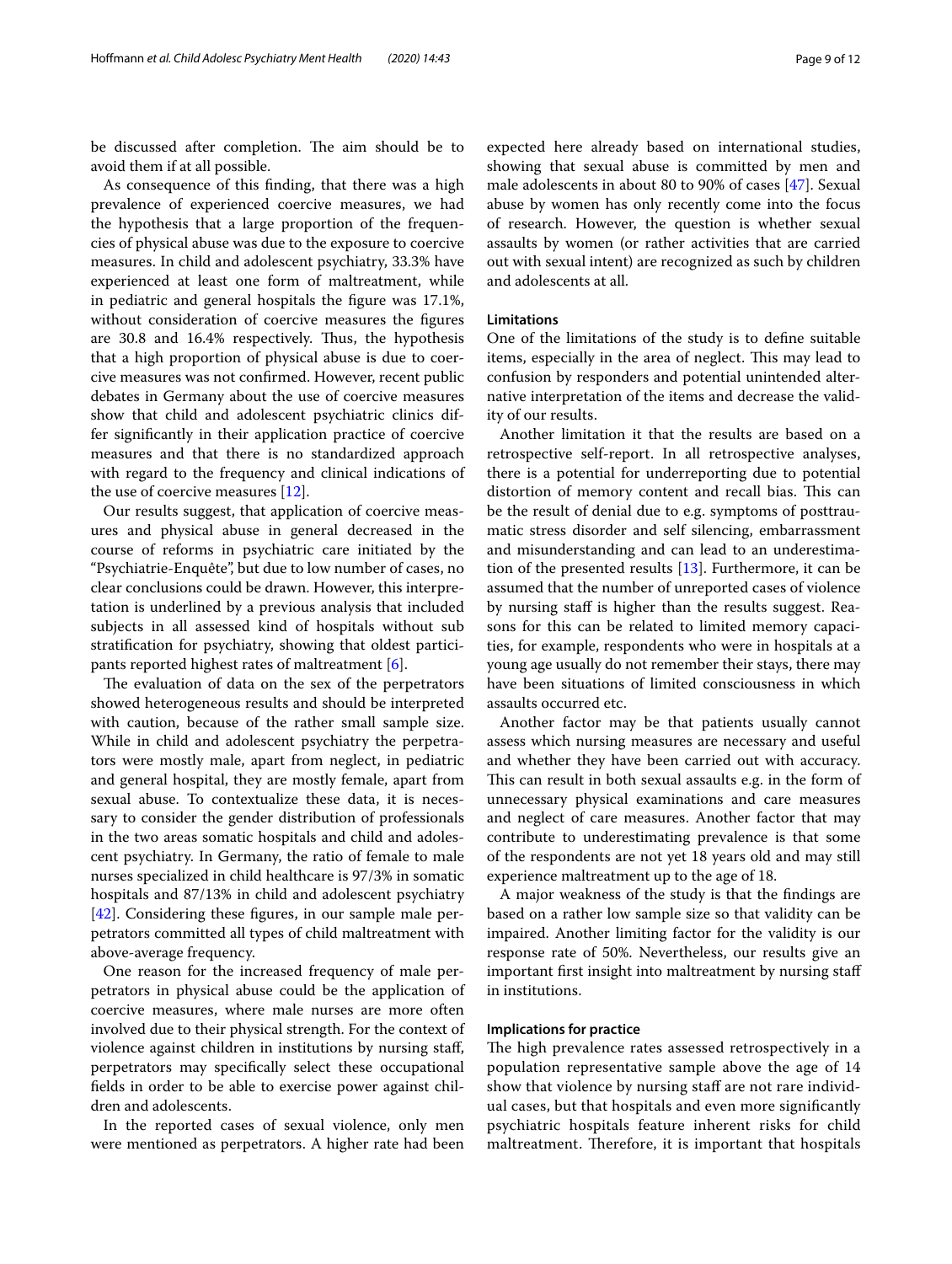acknowledge and address this topic by implementing preventive measures.

In Germany, following the abuse scandal in 2010, there was an intensive debate about protection against sexual violence in institutions. An appointed Round Table Committee demanded that structural measures must be implemented in institutions to protect children and young people from (sexual) abuse. These measures are summarized in German by the term "Schutzkonzepte", in English "safeguarding measures". The Round Table Committee defined in its final report components for such concepts, which have to be further developed and adapted specifcally by each institution to its own context [[37\]](#page-10-34). Examples for such measures are a mission statement, a code of conduct or a comprehensive complaint system. At frst, it is necessary to carry out a risk analysis to identify situations at high risk for the diferent forms of child maltreatment and then to establish measures to minimize the identifed risks. Each institution must conduct this analysis specifcally, because risk factors are diferent in various medical institutions. For example, the prevalence of coercive measures in psychiatry is much higher than in departments for somatic disorders.

The data collected here show that in the context of such organizational developments not only sexual abuse should be considered, but also all other forms of child maltreatment. In addition, it is necessary to establish zero tolerance approach for violence against children and adolescents. Likewise, there is a need for more research with larger sample sizes and specializing on forms of violence in diferent types of hospitals.

**Acknowledgements**

Not applicable.

#### **Authors' contributions**

We hereby declare that all authors have contributed to this work. UH and VC have written the manuscript. EK contributed to the calculations und to the writing of the manuscript. EB and JMF have conceived the questionnaires, designed and supervised the study. All authors read and approved the fnal manuscript.

#### **Funding**

Open Access funding enabled and organized by Projekt DEAL.. This research did not receive any specific grant from funding agencies in the public, commercial, or not-for-proft sectors.

#### **Availability of data and materials**

The datasets generated and analysed during the current study are not publicly available but are available from the corresponding author on reasonable request.

#### **Ethics approval and consent to participate**

The study was approved by the Ethics Committee of the Medical Department of the University of Leipzig. Informed consent was assured.

#### **Consent for publication**

Not applicable.

#### **Competing interests**

UH, VC, EK and EB state that they have no confict of interests.JMF has received research funding from the EU, DFG (German Research Foundation), BMG (Federal Ministry of Health), BMBF (Federal Ministry of Education and Research), BMFSFJ (Federal Ministry of Family, Senior Citizens, Women and Youth), BfArM (Federal Institute for Drugs and Medical Devices), German armed forces, several state ministries of social affairs, State Foundation Baden-Württemberg, Volkswagen Foundation, Pontifcal Gregorian University, CJD, Caritas, Diocese of Rottenburg-Stuttgart. Moreover, he received travel grants, honoraria and sponsoring for conferences and medical educational purposes from DFG, AACAP, NIMH/NIH, EU, Pro Helvetia, Shire, several universities, professional associations, political foundations, and German federal and state ministries during the last 5 years. Every grant and every honorarium has to be declared to the law office of the University Hospital Ulm. Professor Fegert holds no stocks of pharmaceutical companies.BV has been consultant for Medice and Lundeck Pharmaceuticals, and for law frms Goodwin & Procter and Haynes & Boone. He holds no stocks of pharmaceutical companies.

#### **Author details**

<sup>1</sup> Department for Child and Adolescent Psychiatry/Psychotherapy, University of Ulm, Steinhövelstr. 5, 89073 Ulm, Germany. <sup>2</sup> Department for Psychosomatic Medicine and Psychotherapy, University Medical Center of Johannes Gutenberg University of Mainz, Maniz, Germany.<sup>3</sup> Department of Medical Psychology and Medical Sociology, University of Leipzig, Leipzig, Germany.

### Received: 16 June 2020 Accepted: 23 October 2020 Published online: 06 November 2020

#### **References**

- <span id="page-9-1"></span>1. Abajobir AA, Kisely S, Williams G, Strathearn L, Najman JM. Risky sexual behaviors and pregnancy outcomes in young adulthood following substantiated childhood maltreatment: fndings from a prospective birth cohort study. J Sex Res. 2017. [https://doi.org/10.1080/00224](https://doi.org/10.1080/00224499.2017.1368975) [499.2017.1368975.](https://doi.org/10.1080/00224499.2017.1368975)
- <span id="page-9-4"></span>2. Boeck C, Koenig AM, Schury K, Geiger ML, Karabatsiakis A, Wilker S, Waller C, Günde H, Fegert JM, Calzia E, Kolassa IT. Infammation in adult women with a history of child maltreatment: the involvement of mitochondrial alterations and oxidative stress. Mitochondrion. 2016;30:197–207. [https://](https://doi.org/10.1016/j.mito.2016.08.006) [doi.org/10.1016/j.mito.2016.08.006.](https://doi.org/10.1016/j.mito.2016.08.006)
- <span id="page-9-7"></span>3. Branik E. Effects of coercive measures on the clinical work and therapeutical relationship in psychiatric inpatient treatment of children and adolescents. Schweiz Arch Neurol Psychiatr. 2004;155:118–24.
- <span id="page-9-6"></span>4. Brophy LM, Roper CE, Hamilton BE, Tellez JJ, McSherry BM. Consumers' and their supporters' perspectives on barriers and strategies to reducing seclusion and restraint in mental health settings. Aust Health Rev. 2016;40(6):599–604. <https://doi.org/10.1071/ah15128>.
- <span id="page-9-3"></span>5. Carpenter LL, Carvalho JP, Tyrka AR, Wier LM, Mello AF, Mello MF, Anderson GM, Wilkinson CW, Price LH. Decreased adrenocorticotropic hormone and cortisol responses to stress in healthy adults reporting signifcant childhood maltreatment. Biol Psychiatry. 2007;62(10):1080–7. [https://doi.org/10.1016/j.biopsych.2007.05.002.](https://doi.org/10.1016/j.biopsych.2007.05.002)
- <span id="page-9-9"></span>6. Clemens V, Hofmann U, Konig E, Sachser C, Brahler E, Fegert JM. Child maltreatment by nursing staff and caregivers in German institutions: a population-representative analysis. Child Abuse Negl. 2019;95:104046. <https://doi.org/10.1016/j.chiabu.2019.104046>.
- <span id="page-9-0"></span>7. Clemens V, Huber-Lang M, Plener PL, Brahler E, Brown RC, Fegert JM. Association of child maltreatment subtypes and long-term physical health in a German representative sample. Eur J Psychotraumatol. 2018;9(1):1510278. [https://doi.org/10.1080/20008198.2018.1510278.](https://doi.org/10.1080/20008198.2018.1510278)
- <span id="page-9-8"></span>8. de Jong MH, Kamperman AM, Oorschot M, Priebe S, Bramer W, van de Sande R, Van Gool AR, Mulder CL. Interventions to reduce compulsory psychiatric admissions: a systematic review and meta-analysis. JAMA Psychiatry. 2016;73(7):657–64. [https://doi.org/10.1001/jamapsychi](https://doi.org/10.1001/jamapsychiatry.2016.0501) [atry.2016.0501.](https://doi.org/10.1001/jamapsychiatry.2016.0501)
- <span id="page-9-5"></span>9. de Valk S. Under pressure—repression in residential youth care. Adoles Res Rev. 2019. [https://doi.org/10.1007/s40894-016-0029-9.](https://doi.org/10.1007/s40894-016-0029-9)
- <span id="page-9-2"></span>10. Edwards VJ, Anda RF, Gu D, Dube SR, Felitti VJ. Adverse childhood experiences and smoking persistence in adults with smoking-related symptoms and illness. Perm J. 2007;11(2):5–13.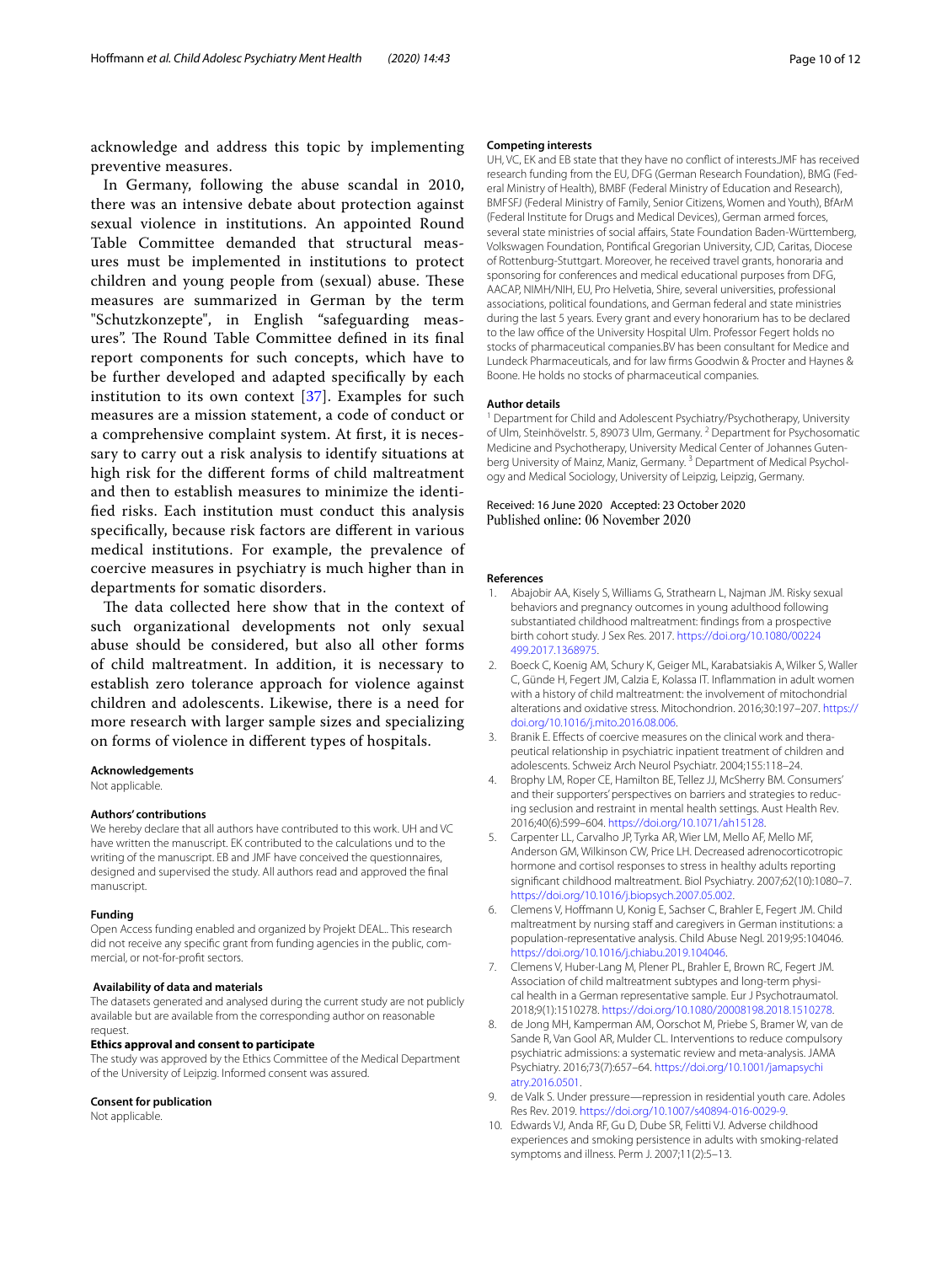- <span id="page-10-13"></span>11. Eggert S, Schnapp P, Sulmann D. Gewalt in der stationären Langzeitpflege. [https://www.zqp.de/wp-content/uploads/2017\\_06\\_13\\_Analy](https://www.zqp.de/wp-content/uploads/2017_06_13_AnalyseGewaltStationaerePflege_vf.pdf) [seGewaltStationaerePfege\\_vf.pdf](https://www.zqp.de/wp-content/uploads/2017_06_13_AnalyseGewaltStationaerePflege_vf.pdf). 2017.
- <span id="page-10-32"></span>12. Fegert JM. Fehlverhalten von Fachkräften in der Kinder- und Jugendpsychiatrie. Frühe Kindheit. 2020;01:14–23.
- <span id="page-10-33"></span>13. Fergusson DM, Horwood LJ, Woodward LJ. The stability of child abuse reports: a longitudinal study of the reporting behaviour of young adults. Psychol Med. 2000;30(3):529–44. [https://doi.org/10.1017/s003329179](https://doi.org/10.1017/s0033291799002111) [9002111](https://doi.org/10.1017/s0033291799002111).
- <span id="page-10-16"></span>14. Fetzer AE, Steinert T, Metzger W, Fegert JM. Eine prospektive Untersuchung von Zwangsmaßnahmen in der stationären Kinder- und Jugendpsychiatrie. Praxis der Kinderpsychologie und Kinderpsychiatrie. 2006;55(10):754–66.
- <span id="page-10-21"></span>15. Frueh BC, Knapp RG, Cusack KJ, Grubaugh AL, Sauvageot JA, Cousins VC, Yim E, Robins CS, MonnierHiers J TG. Patients' reports of traumatic or harmful experiences within the psychiatric setting. Psychiatr Serv. 2005;56(9):1123–33. <https://doi.org/10.1176/appi.ps.56.9.1123>.
- <span id="page-10-2"></span>16. Gilbert R, Widom CS, Browne K, Fergusson D, Webb E, Janson S. Burden and consequences of child maltreatment in high-income countries. Lancet. 2009;373(9657):68–81. [https://doi.org/10.1016/S0140-6736\(08\)61706](https://doi.org/10.1016/S0140-6736(08)61706-7) [-7.](https://doi.org/10.1016/S0140-6736(08)61706-7)
- <span id="page-10-9"></span>17. Habetha S, Bleich S, Weidenhammer J, Fegert JM. A prevalence-based approach to societal costs occurring in consequence of child abuse and neglect. Child Adolesc Psychiatry Ment Health. 2012;6(1):35. [https://doi.](https://doi.org/10.1186/1753-2000-6-35) [org/10.1186/1753-2000-6-35](https://doi.org/10.1186/1753-2000-6-35).
- <span id="page-10-22"></span>18. Hirsch S, Steinert T. Measures to avoid coercion in psychiatry and their efcacy. Dtsch Arztebl Int. 2019;116(19):336–43. [https://doi.org/10.3238/](https://doi.org/10.3238/arztebl.2019.0336) [arztebl.2019.0336.](https://doi.org/10.3238/arztebl.2019.0336)
- <span id="page-10-7"></span>19. Jewkes RK, Dunkle K, Nduna M, Jama PN, Puren A. Associations between childhood adversity and depression, substance abuse and HIV and HSV2 incident infections in rural South African youth. Child Abuse Negl. 2010;34(11):833–41. <https://doi.org/10.1016/j.chiabu.2010.05.002>.
- <span id="page-10-0"></span>20. Leeb RT, Melanson PLC, Simon T, Arias I. Child Maltreatment surveillance: uniform defnitions for public health and recommended data elements. [https://www.cdc.gov/violenceprevention/pdf/CM\\_Surveillance-a.pdf.](https://www.cdc.gov/violenceprevention/pdf/CM_Surveillance-a.pdf) 2008.
- <span id="page-10-31"></span>21. Luepker ET. Efects of practitioners' sexual misconduct: a follow-up study. J Am Acad Psychiatry Law. 1999;27(1):51–63.
- <span id="page-10-11"></span>22. McKenzie S, Otto C. German nurse who killed at least 85 patients jailed for life. [https://edition.cnn.com/2019/06/06/europe/german-nurse-niels](https://edition.cnn.com/2019/06/06/europe/german-nurse-niels-hoegel-jailed-grm-intl/index.html) [-hoegel-jailed-grm-intl/index.html.](https://edition.cnn.com/2019/06/06/europe/german-nurse-niels-hoegel-jailed-grm-intl/index.html) 2019.
- <span id="page-10-10"></span>23. Meinck F, Steinert J, Sethi D, Gilbert R, Belllis M, Mikton C, Alink L, Baban, A. Measuring and monitoring national prevalence of child maltreatment: a practical handbook. [https://www.euro.who.int/\\_\\_data/assets/](http://www.euro.who.int/__data/assets/pdf_file/0003/317505/Measuring-monitoring-national-prevalence-child-maltreatment-practical-handbook.pdf?ua=1) [pdf\\_fle/0003/317505/Measuring-monitoring-national-prevalence-child](http://www.euro.who.int/__data/assets/pdf_file/0003/317505/Measuring-monitoring-national-prevalence-child-maltreatment-practical-handbook.pdf?ua=1) [-maltreatment-practical-handbook.pdf?ua](http://www.euro.who.int/__data/assets/pdf_file/0003/317505/Measuring-monitoring-national-prevalence-child-maltreatment-practical-handbook.pdf?ua=1)=1. 2016.
- <span id="page-10-3"></span>24. Miller-Graff LE, Howell KH. Posttraumatic stress symptom trajectories among children exposed to violence. J Trauma Stress. 2015;28(1):17–24. [https://doi.org/10.1002/jts.21989.](https://doi.org/10.1002/jts.21989)
- <span id="page-10-6"></span>25. Mitchell R, Brennan K, Curran D, Hanna D, Dyer KFW. A meta-analysis of the association between appraisals of trauma and posttraumatic stress in children and adolescents. J Trauma Stress. 2017;30(1):88–93. [https://doi.](https://doi.org/10.1002/jts.22157) [org/10.1002/jts.22157.](https://doi.org/10.1002/jts.22157)
- <span id="page-10-19"></span>26. Mohr WK, Petti TA, Mohr BD. Adverse effects associated with physical restraint. Can J Psychiatry. 2003;48(5):330–7. [https://doi.](https://doi.org/10.1177/070674370304800509) [org/10.1177/070674370304800509](https://doi.org/10.1177/070674370304800509).
- <span id="page-10-29"></span>27. Moreno-Poyato AR, Montesó-Curto P, Delgado-Hito P, Suárez-Pérez R, Aceña-Domínguez R, Carreras-Salvador R, Leyva-Moral JM, Lluch-Canut T, Roldán-Merino JF. The therapeutic relationship in inpatient psychiatric care: a narrative review of the perspective of nurses and patients. Arch Psychiatr Nurs. 2016;30(6):782–7. [https://doi.org/10.1016/j.](https://doi.org/10.1016/j.apnu.2016.03.001) [apnu.2016.03.001](https://doi.org/10.1016/j.apnu.2016.03.001).
- <span id="page-10-1"></span>28. Norman RE, Byambaa M, De R, Butchart A, Scott J, Vos T. The longterm health consequences of child physical abuse, emotional abuse, and neglect: a systematic review and meta-analysis. PLoS Med. 2012;9(11):e1001349. [https://doi.org/10.1371/journal.pmed.1001349.](https://doi.org/10.1371/journal.pmed.1001349)
- <span id="page-10-17"></span>29. Olofsson B, Jacobsson L. A plea for respect: involuntarily hospitalized psychiatric patients' narratives about being subjected to coercion. J Psychiatr Ment Health Nurs. 2001;8(4):357–66. [https://doi.org/10.104](https://doi.org/10.1046/j.1365-2850.2001.00404.x) [6/j.1365-2850.2001.00404.x](https://doi.org/10.1046/j.1365-2850.2001.00404.x).
- <span id="page-10-20"></span>30. Plener PL, Rodens KP, Fegert JM. "Ein Klaps auf den Hintern hat noch niemandem geschadet": Einstellungen zu Körperstrafen und Erziehung in der deutschen Allgemeinbevölkerung. [https://www.stiftung](https://www.stiftung-kind-und-jugend.de/fileadmin/pdf/BVKJ_Kinderschutz_0616_Beitrag_Umfrage_2.pdf)[kind-und-jugend.de/fleadmin/pdf/BVKJ\\_Kinderschutz\\_0616\\_Beitr](https://www.stiftung-kind-und-jugend.de/fileadmin/pdf/BVKJ_Kinderschutz_0616_Beitrag_Umfrage_2.pdf) [ag\\_Umfrage\\_2.pdf](https://www.stiftung-kind-und-jugend.de/fileadmin/pdf/BVKJ_Kinderschutz_0616_Beitrag_Umfrage_2.pdf). 2016.
- <span id="page-10-24"></span>31. Pooch M-T, Kappler S, Kindler H, Tremel I. Schutzkonzepte im Gesundheitsbereich. Qualitative und quantitative Ergebnisse des Monitorings zum Stand der Prävention sexualisierter Gewalt an Kindern und Jugendlichen in Deutschland (2015–2018). [https://www.dji.de/medie](https://www.dji.de/medien-und-kommunikation/publikationen/detailansicht/literatur/26868-schutzkonzepte-im-gesundheitsbereich.html) [n-und-kommunikation/publikationen/detailansicht/literatur/26868](https://www.dji.de/medien-und-kommunikation/publikationen/detailansicht/literatur/26868-schutzkonzepte-im-gesundheitsbereich.html) [-schutzkonzepte-im-gesundheitsbereich.html](https://www.dji.de/medien-und-kommunikation/publikationen/detailansicht/literatur/26868-schutzkonzepte-im-gesundheitsbereich.html). 2018.
- <span id="page-10-14"></span>32. Radford L, Corral S, Bradley C, Fisher H, Bassett C, Howat N, Collishaw S. Child Abuse and Neglect in the UK Today. 2011.
- <span id="page-10-23"></span>33. Rassenhofer M, Spröber N, Schneider T, Fegert JM. Listening to victims: use of a Critical Incident Reporting System to enable adult victims of childhood sexual abuse to participate in a political reappraisal process in Germany. Child Abuse Negl. 2013;37(9):653–63. [https://doi.](https://doi.org/10.1016/j.chiabu.2013.05.007) [org/10.1016/j.chiabu.2013.05.007.](https://doi.org/10.1016/j.chiabu.2013.05.007)
- <span id="page-10-26"></span>34. Rassenhofer M, Zimmer A, Spröber N, Fegert JM. Child sexual abuse in the Roman Catholic Church in Germany: comparison of victim-impact data collected through church-sponsored and government-sponsored programs. Child Abuse Negl. 2015;40:60–7. [https://doi.org/10.1016/j.](https://doi.org/10.1016/j.chiabu.2014.11.013) [chiabu.2014.11.013.](https://doi.org/10.1016/j.chiabu.2014.11.013)
- <span id="page-10-15"></span>35. Rau T, Ohlert J, Fegert JM, Andresen S, Pohling A, Allroggen M. Kindheitserlebnisse von Jugendlichen in Internaten Ein Vergleich mit Jugendlichen aus Jugendhilfeeinrichtungen und der Allgemeinbevolkerung. Prax Kinderpsychol Kinderpsychiatr. 2018;67(1):31–47. [https](https://doi.org/10.13109/prkk.2018.67.1.31) [://doi.org/10.13109/prkk.2018.67.1.31.](https://doi.org/10.13109/prkk.2018.67.1.31)
- <span id="page-10-12"></span>36. Rising, D. 85 patient murders: Germany's worst serial killer, nurse Niels Hoegel, gets life sentence. [https://eu.usatoday.com/story/news/world](https://eu.usatoday.com/story/news/world/2019/06/06/german-nurse-niels-hoegel-sentenced-life-85-patient-murders/1364267001) [/2019/06/06/german-nurse-niels-hoegel-sentenced-life-85-patient](https://eu.usatoday.com/story/news/world/2019/06/06/german-nurse-niels-hoegel-sentenced-life-85-patient-murders/1364267001)[murders/1364267001.](https://eu.usatoday.com/story/news/world/2019/06/06/german-nurse-niels-hoegel-sentenced-life-85-patient-murders/1364267001) 2019.
- <span id="page-10-34"></span>37. Runder Tisch. Sexueller Kindesmissbrauch in Abhängigkeits- und Machtverhältnissen in privaten und öfentlichen Einrichtungen und im familiären Bereich. [https://www.bmjv.de/SharedDocs/Downloads/DE/](https://www.bmjv.de/SharedDocs/Downloads/DE/Fachinformationen/Abschlussbericht_RTKM.pdf?__blob=publicationFile) [Fachinformationen/Abschlussbericht\\_RTKM.pdf?\\_\\_blob](https://www.bmjv.de/SharedDocs/Downloads/DE/Fachinformationen/Abschlussbericht_RTKM.pdf?__blob=publicationFile)=publicatio [nFile](https://www.bmjv.de/SharedDocs/Downloads/DE/Fachinformationen/Abschlussbericht_RTKM.pdf?__blob=publicationFile). 2011.
- <span id="page-10-4"></span>38. Sachs-Ericsson N, Medley AN, Kendall-Tackett K, Taylor J. Childhood abuse and current health problems among older adults: the mediating role of self-efficacy. Psychol Violence. 2011;1(2):106-20. [https://doi.](https://doi.org/10.1037/a0023139) [org/10.1037/a0023139.](https://doi.org/10.1037/a0023139)
- <span id="page-10-25"></span>39. Sethi D, Bellis M, Hughes K, Gilbert R, Mitis F, Galea G. European report on preventing child maltreatment. [https://www.euro.who.int/\\_\\_data/](http://www.euro.who.int/__data/assets/pdf_file/0019/217018/European-Report-on-Preventing-Child-Maltreatment.pdf) [assets/pdf\\_fle/0019/217018/European-Report-on-Preventing-Child](http://www.euro.who.int/__data/assets/pdf_file/0019/217018/European-Report-on-Preventing-Child-Maltreatment.pdf) [-Maltreatment.pdf.](http://www.euro.who.int/__data/assets/pdf_file/0019/217018/European-Report-on-Preventing-Child-Maltreatment.pdf) 2013.
- <span id="page-10-5"></span>40. Singer MJ, Humphreys KL, Lee SS. Coping self-efficacy mediates the association between child abuse and ADHD in adulthood. J Atten Disord. 2016;20(8):695–703. [https://doi.org/10.1177/108705471246533](https://doi.org/10.1177/1087054712465337) [7](https://doi.org/10.1177/1087054712465337).
- <span id="page-10-27"></span>41. Spröber N, Schneider T, Rassenhofer M, Seitz A, Liebhardt H, König L, Fegert JM. Child sexual abuse in religiously affiliated and secular institutions: a retrospective descriptive analysis of data provided by victims in a government-sponsored reappraisal program in Germany. BMC Public Health. 2014;14:282. <https://doi.org/10.1186/1471-2458-14-282>.
- <span id="page-10-28"></span>42. Statistisches Bundesamt. Grunddaten der Krankenhäuser. [https://www.](https://www.destatis.de/DE/Themen/Gesellschaft-Umwelt/Gesundheit/Krankenhaeuser/_inhalt.html) [destatis.de/DE/Themen/Gesellschaft-Umwelt/Gesundheit/Krankenhae](https://www.destatis.de/DE/Themen/Gesellschaft-Umwelt/Gesundheit/Krankenhaeuser/_inhalt.html) [user/\\_inhalt.html.](https://www.destatis.de/DE/Themen/Gesellschaft-Umwelt/Gesundheit/Krankenhaeuser/_inhalt.html) 2017.
- <span id="page-10-18"></span>43. Strout TD. Perspectives on the experience of being physically restrained: an integrative review of the qualitative literature. Int J Ment Health Nurs. 2010;19(6):416–27. [https://doi.org/10.111](https://doi.org/10.1111/j.1447-0349.2010.00694.x) [1/j.1447-0349.2010.00694.x](https://doi.org/10.1111/j.1447-0349.2010.00694.x).
- <span id="page-10-8"></span>44. Taha F, Galea S, Hien D, Goodwin RD. Childhood maltreatment and the persistence of smoking: a longitudinal study among adults in the US. Child Abuse Negl. 2014;38(12):1995–2006. [https://doi.org/10.1016/j.](https://doi.org/10.1016/j.chiabu.2014.10.022) [chiabu.2014.10.022.](https://doi.org/10.1016/j.chiabu.2014.10.022)
- <span id="page-10-30"></span>45. Thibeault C. An interpretation of nurse-patient relationships in inpatient psychiatry: understanding the mindful approach. Glob Qual Nurs Res. 2016;3:2333393616630465. [https://doi.org/10.1177/2333393616](https://doi.org/10.1177/2333393616630465) [630465](https://doi.org/10.1177/2333393616630465).